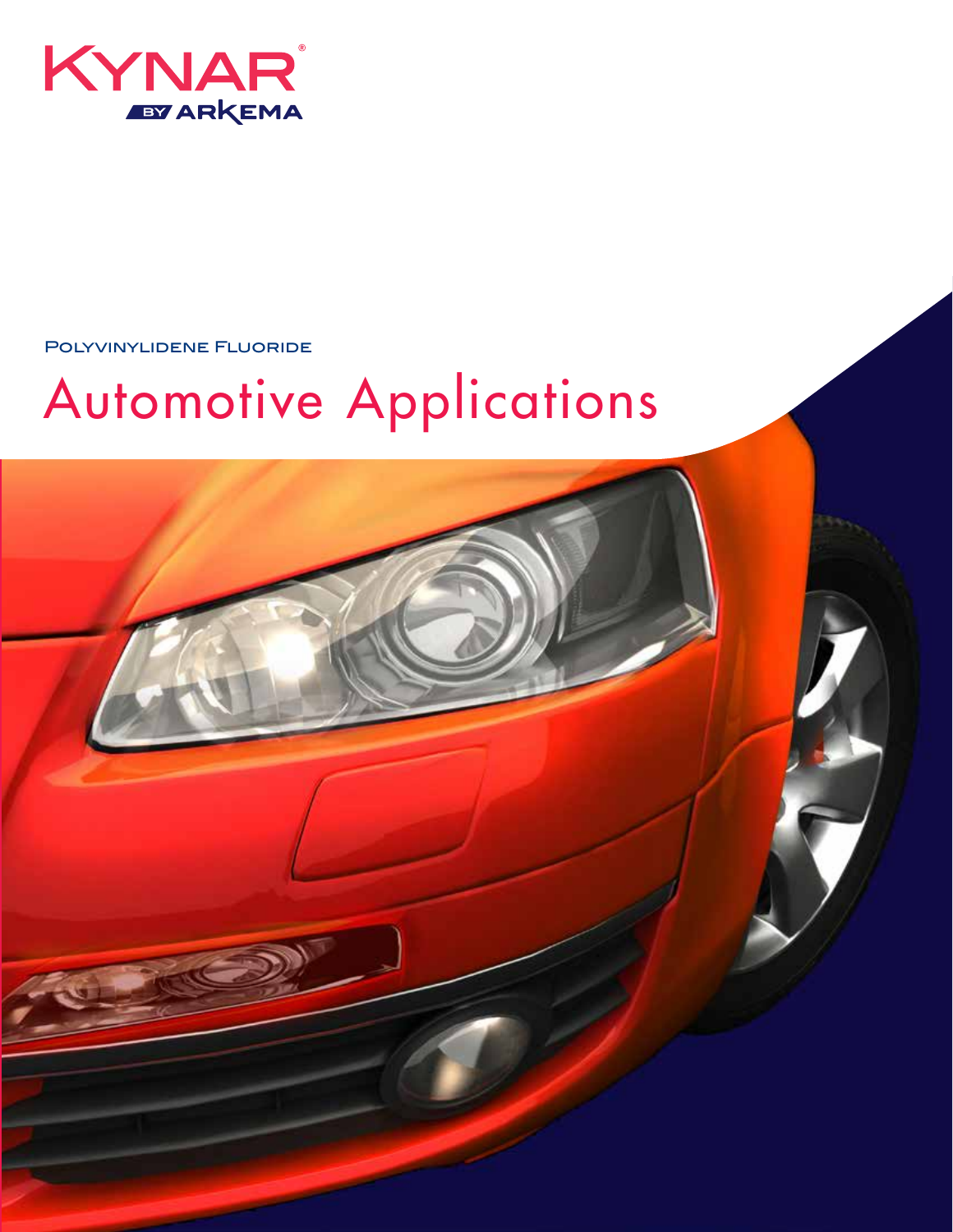## Automotive Applications

Kynar®, Kynar Flex® and Kynar 500® polyvinylidene fluoride (PVDF) resins exhibit high chemical and abrasion resistance, excellent thermal stability, are unaffected by UV radiation, and are resistant to creep under mechanical stress and load. Kynar® PVDF resins can be used for molded parts, for extruded profiles, or as protective coatings.

#### **WIRING HARNESSES**

Kynar® PVDF is a thermoplastic fluoropolymer with a high melting point and excellent mechanical properties, including cold flow and abrasion resistance. Kynar® resin also has exceptional chemical resistance, is unaffected by UV radiation and is resistant to electrical arc tracking. Because of its unique chemical structure, Kynar® PVDF produces almost no smoke when exposed directly to flame and does not propagate fire like polyolefins and PVC. Kynar® fluoropolymer can be extruded as primary insulation for wiring or used as a protective cover. Its excellent chemical resistance and high melting point make Kynar® PVDF well suited for applications "under the hood."

Kynar® PVDF insulated wire is commonly cross-linked by electron-beam radiation to further increase its toughness, cut-through resistance and continuous-service use temperature. If specifically formulated and processed, the cross-linked polymer makes light-weight, flame-retardant wire insulation that offers a temperature rating up to 175°C (347°F). Kynar® PVDF is resistant to most solvents, fuels, lubricants and other

hydrocarbon fluids. Cross-linked Kynar® PVDF insulation is commonly used in automotive T4 wire (150°C, 3000 hrs). This Kynar® PVDF-based insulation has become a construction standard for major original equipment manufacturers (OEMs) in the world. Originally developed for aerospace and military requirements as

Mil Spec 81044 wire, cross-linked Kynar® PVDF insulation is widely used where environmental conditions demand high performance in commercial and military electronics, satellites, ships, trains, automobiles and in aerospace applications.

#### **DECORATIVE FILMS**

Kynar® PVDF decorative films for automotive accessories are both aesthetically pleasing and highly resistant to corrosion and weathering. These films are used on a variety of parts, such as rocker panels, roofing strips, tail lamp housings, bodyside moldings, front and rear bumpers, mirror housings and pillars. The films can be processed with standard plastics equipment and general polymer knowledge, thus requiring little capital investment. Durable Kynar® PVDF films are applied to metal, PVC, PC, TPO and ABS, and can be supplied with a heat-activated adhesive for bonding to polyolefins. The films can be thermoformed to a shape, trimmed and then placed into a mold. They can also be laminated to flat stock sheets, then thermoformed into the required shape. Films are also available with pressure-sensitive adhesives for lamination under ambient conditions. Kynar® films are available in virtually any color, including solid, metallic, pearlescent, chrome and brushed aluminum.





*Kynar® fluoropolymer films provide an attractive, corrosion-resistant alternative to paint.*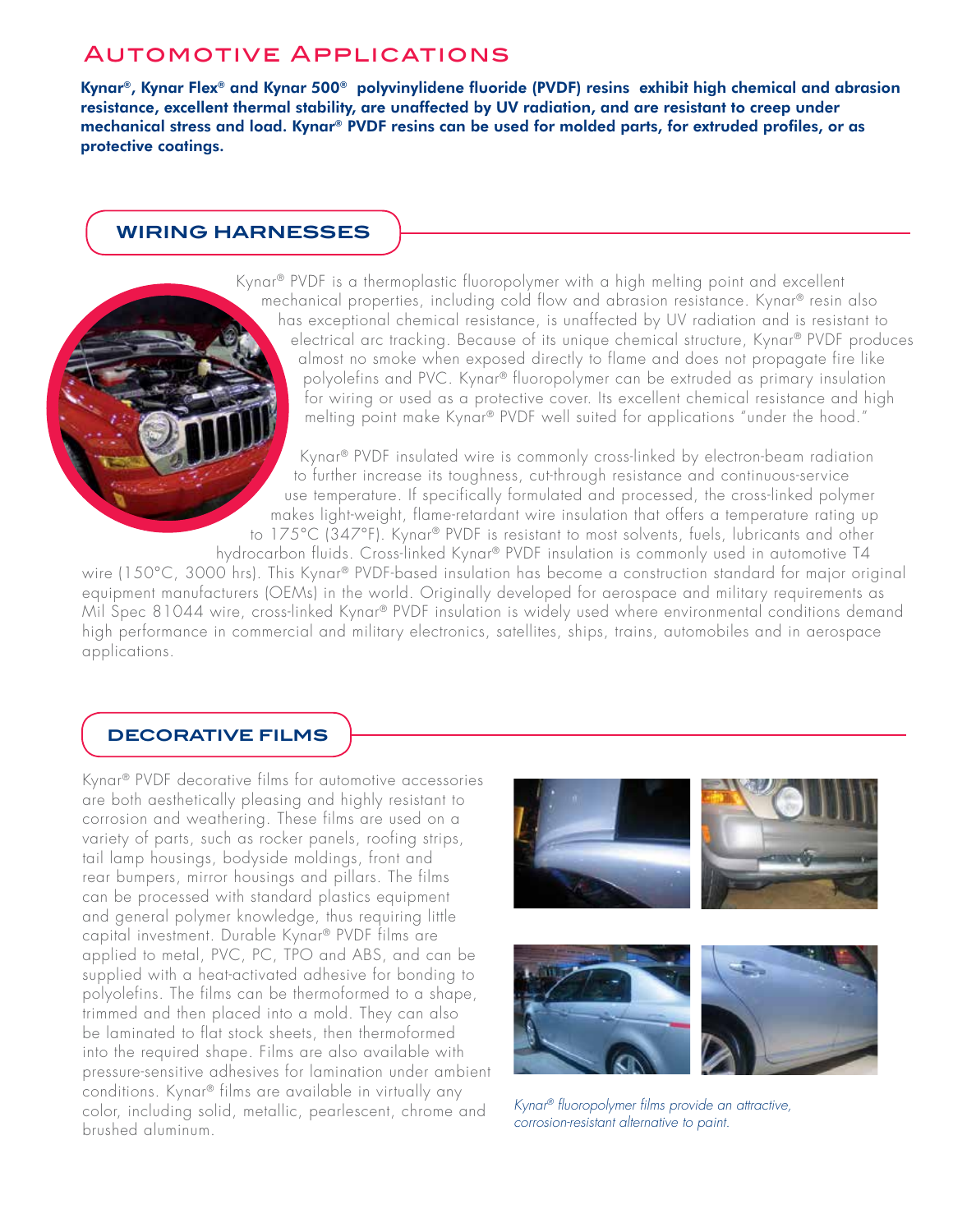The strength, durability and versatility of Kynar® PVDF makes it suitable for automobile wiring harnesses, fuel lines and fuel line coatings, decals, decorative films, coatings, electrochromic applications and plastic optical fibers (POF). Conductive Kynar® 340 and Kynar® 3312C, can be injection molded and extruded and is commonly used for handling aggressive, hot fuel mixtures.

## **FUEL LINES**

Kynar® polyvinylidene fluoride resin provides a barrier layer in low-permeation automotive fuel lines. The tubing is a multilayer construction consisting of three or five layers in combination with Arkema's Rilsan® polyamide 11

or 12. The Kynar® PVDF layer resists oxidative by-products and alcohol permeation in fuels and helps carmakers meet strict EPA guidelines for hydrocarbon emissions. ADHEFLON® tie resin is used to bond the Kynar® PVDF barrier to the RILSAN® polyamide layers, resulting in durable, flexible, low-permeation tubing.

In addition to being easily processed on conventional co-extrusion equipment, this innovative fuel line construction exhibits excellent cold temperature impact strength (-40°C), chemical resistance and dimensional stability. It is also compatible with a wide range of fuel-alcohol blends and is available in a conductive version.

Kynar® PVDF can also be used as a protective coating over carbon steel fuel and brake fluid lines, and in under-chassis applications. Kynar® PVDF can be applied in very thin layers and maintains durability and corrosion resistance. It can also be applied as a liquid coating, as a powder coating, or by cross-head extrusion.

## **Flex® 2850 PC FUNCTIONAL POWDER COATING**

Kynar Flex® 2850 PC functional powder coating is a tough and weather resistant coating. This fluoropolymer coating resists gasoline, road salt, oils, lubricants, brake fluid, transmission fluid, windshield washer fluid, coolants, and battery acid. Kynar Flex® 2850 PC powder coating may be used to coat carbon steel parts as a low-cost alternative to stainless steel. This powder coating is durable and may be applied in very thick coatings up to 100 mils (2.5mm).

Kynar Flex® resin is corrosion resistant and unaffected by UV radiation, making it especially suitable for exterior applications. Excellent chemical, physical, and mechanical properties allow Kynar Flex® powder coating to be used in chemical processing applications such as tank linings, valve and flange coatings, and pipe coatings (exterior or interior). The powder is currently supplied in a natural, unpigmented form, though pigmented versions can be prepared. Kynar Flex® 2850 PC is typically applied by electrostatic spray over Kynar Flex® 2850 PC Primer.

### **Kynar® ADX Resin**

Kynar® ADX resin and other Arkema developed tie layers are designed to bond to nylons, polyolefins and metals. Kynar® ADX melt processible resin bonds to various substrates, allowing cost effecient engineering solutions and maintains nearly all of the performance properties offered by Kynar® PVDF. Kynar® ADX can be a protective barrier against fuel chemistry on the inside or outside layer depending on the structure.